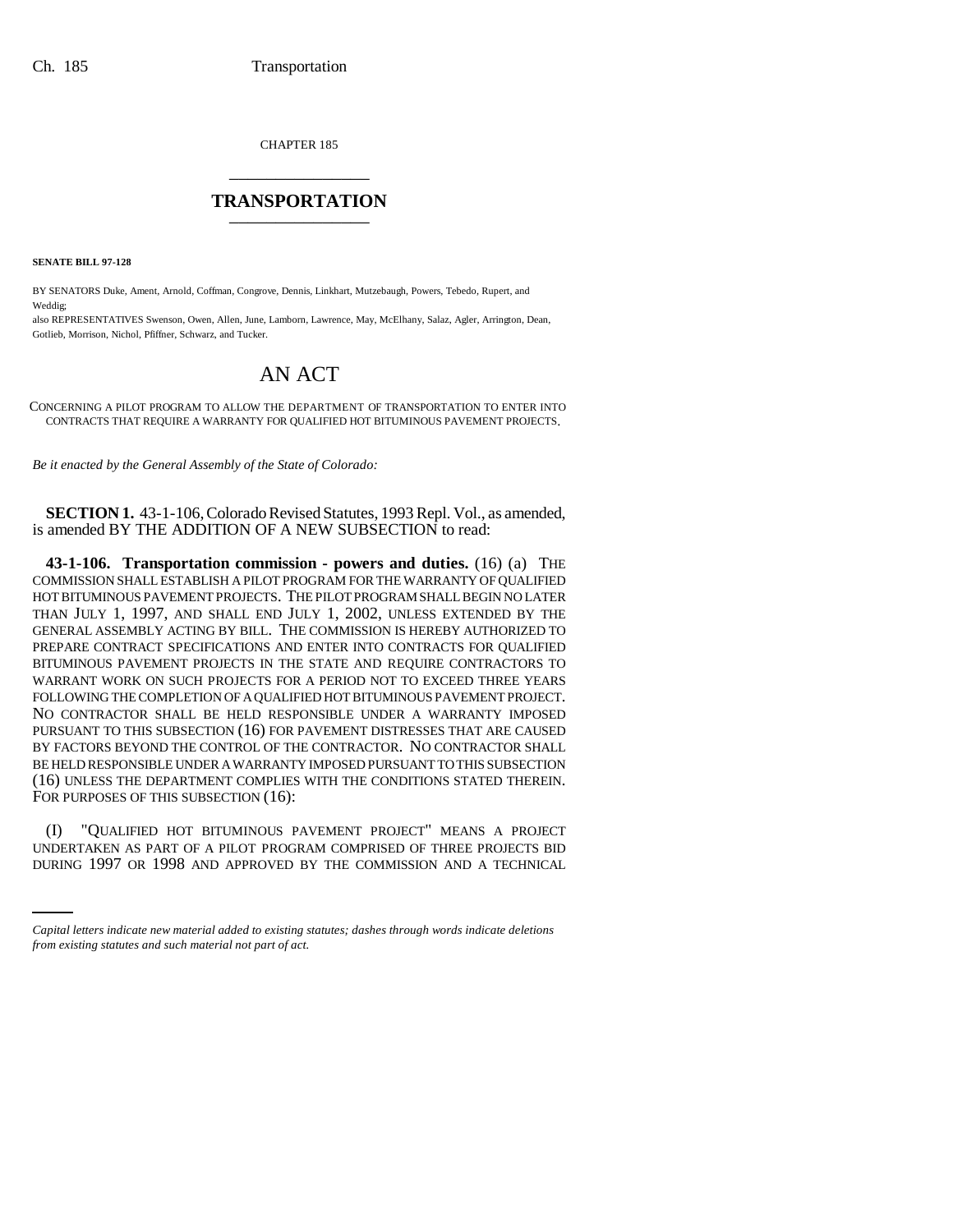ADVISORY COMMITTEE SELECTED PURSUANT TO PARAGRAPH (d) OF THIS SUBSECTION (16). SUCH PROJECTS MUST BE CONSTRUCTED ALONG THE FRONT RANGE.

(II) "WARRANTY" MEANS A WRITTEN WARRANTY, SO LABELED, OF THE HOT BITUMINOUS PAVEMENT WORK TO BE PERFORMED IN CONNECTION WITH A QUALIFIED HOT BITUMINOUS PAVEMENT PROJECT, INCLUDING ANY TERMS OR CONDITIONS PRECEDENT TO THE ENFORCEMENT OF OBLIGATIONS UNDER SUCH WARRANTY.

(b) ANY WARRANTY OBTAINED BY THE COMMISSION PURSUANT TO PARAGRAPH (a) OF THIS SUBSECTION (16) SHALL REMAIN VALID FOR THE DURATION OF THE WARRANTY'S TERM UNLESS THE COMMISSION AND CONTRACTOR AGREE OTHERWISE.

(c) WHEN A PROVISION HAS BEEN MADE FOR THE NECESSARY FUNDS, INCLUDING ANY FEDERAL FUNDS, FOR ANY QUALIFIED HOT BITUMINOUS PAVEMENT PROJECT AND WHEN THE PROJECT HAS BEEN APPROVED BY THE PROPER FEDERAL AUTHORITIES, THE COMMISSION MAY PROCEED TO REQUIRE A WARRANTY FOR A QUALIFIED HOT BITUMINOUS PAVEMENT PROJECT AS PROVIDED IN THIS SUBSECTION (16) WITH DUE REGARD TO ANY APPLICABLE FEDERAL REQUIREMENT OR REGULATION.

(d) A TECHNICAL ADVISORY COMMITTEE SHALL SELECT THOSE PAVING PROJECTS THAT WILL BE CONSTRUCTED AS PART OF THE PILOT PROGRAM CREATED PURSUANT TO THIS SUBSECTION (16) AND THE BITUMINOUS PAVEMENT WARRANTY PROGRAM DEVELOPED BY THE DEPARTMENT OF TRANSPORTATION. SUCH COMMITTEE SHALL BE SELECTED BY THE COMMISSION AND CONSIST OF PRIVATE BITUMINOUS PAVEMENT CONTRACTORS AND DEPARTMENT OFFICIALS WHO ARE KNOWLEDGEABLE ABOUT BITUMINOUS PAVING AND THE UNITED STATES DEPARTMENT OF TRANSPORTATION STRATEGIC HIGHWAY RESEARCH PROGRAM, AS IT APPLIES TO THE PROVISIONS OF THIS SUBSECTION (16).

(e) ALL PAVING PROJECTS CONSTRUCTED PURSUANT TO THIS SUBSECTION (16) SHALL BE SUBJECT TO A COST-BENEFIT EVALUATION BY A COMMITTEE SELECTED BY THE COMMISSION. SUCH COMMITTEE SHALL CONSIST OF TWO REPRESENTATIVES FROM THE STATE DEPARTMENT OF TRANSPORTATION, TWO INDIVIDUALS FROM THE ASPHALT PAVING CONSTRUCTION INDUSTRY, AND AN INDEPENDENT ENGINEER WHO SHALL BE COMPENSATED BY THE DEPARTMENT FOR REASONABLE FEES. COMMITTEE MEMBERS SHALL NOT BE CONNECTED WITH THE PAVEMENT PROJECT THAT IS THE SUBJECT OF SUCH COST-BENEFIT EVALUATION. SAID COMMITTEE SHALL GATHER DATA ON ACTUAL COSTS, INCLUDING MAINTENANCE COSTS, OF WARRANTED PROJECTS AND COMPARABLE NONWARRANTED PROJECTS, AND PRESENT ITS CONCLUSIONS IN A REPORT TO THE HOUSE AND SENATE TRANSPORTATION COMMITTEES AT THE END OF THE WARRANTY PERIOD FOR THE PROJECTS OR AT AN EARLIER DATE SPECIFIED BY EITHER COMMITTEE.